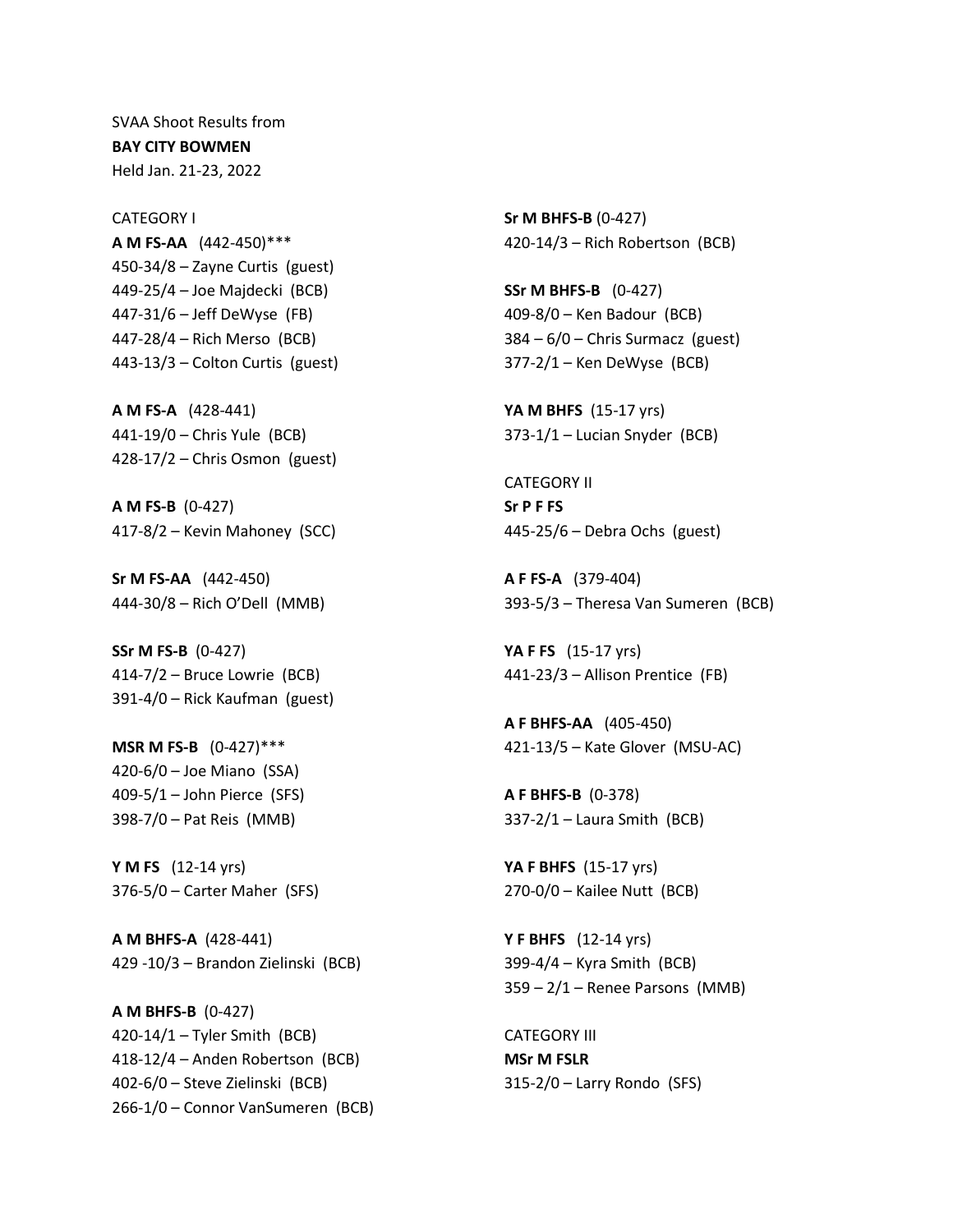### **A M TRADITIONAL\*\*\***

387-4/1 – Jim Powell (CASL)……….5pts 380-2/1 – Steve Oakley (FB)……….4pts 344-5/1 – Chris Church (MMB)……3 pts 277-3/1 – Frank Busnardo (SCC)……1pt 243-1/0 – Tom Ryepecki (BCB0……1pt 231-2/0 – Ron Klosowski (BCB)……1pt

CATEGORY IV **C F FSLR** 381-4/2 – Millie Oakley (FB)

### **CORRECTIONS**

From Saginaw Field & Stream

**MSR M FSLR** 433/3 – Larry Rondo (SFS)

## **A M TRADITIONAL**\*\*\*

516/9 – Jim Powell (CASL)……..5pts 436/2 – Gary Jacques (SFS)…..4pts 367/0 – Frank Busnardo (SCC)…..3pts

| TRAD. COMP.                          | t0tal |
|--------------------------------------|-------|
| 5 pts – CASL (J. Powell $1^{st}$ )25 |       |
| 5 pts - MMB (C. Wood)50              |       |
| 4 pts - SFS (G.Jacques)4             |       |
| 3 pts – SCC (F.Busnardo $3^{rd}$ )21 |       |
| 0 pts - FB (no shooters)13           |       |
|                                      |       |

**RIBBONS**

## BAY CITY BOWMEN

Joe Maidecki 1st Chris Yule 1st Bruce Lowrie 1st Brandon Zielinski 1st Tyler Smith 1st Rich Robertson 1st Ken Badour 1st Lucian Snyder 1st

Theresa VanSumeren 1st Laura Smith  $1<sup>st</sup>$ Kailee Nutt 1st Kyra Smith 1<sup>st</sup> Anden Robertson 2<sup>nd</sup> Steve Zielinski 2<sup>nd</sup> Ken DeWyse 2<sup>nd</sup> Rich Merso 3rd

# FLINT BOWMEN

Allison Prentice 1st Millie Oakley 1st Jeff DeWyse 2<sup>nd</sup> Steve Oakley 2<sup>nd</sup>

### MSU ARCHERY

Kate Glover 1st

## MID-MICHEE BOWMEN

Renee Parsons 2<sup>nd</sup> Chris Church 3rd

## SAGINAW FIELD & STREAM

Carter Maher 1st Larry Rondo 1st John Pierce 2<sup>nd</sup>

### SHIAWASSEE CONSERVATION

Kevin Mahoney 1st

## STERLING SPORTSMENS

Joe Miano  $1<sup>st</sup>$ ...... TRAd. COMP. total (with corrections) 5 pts – CASL (J.Powell 1st)………………30 4 pts – FB (S.Oakley 2<sup>nd</sup>).......................19 3 pts – MMB (C.Church  $3^{rd}$ ) ... ... ... ..........53 2 pts – BCB (T.Rzepecki – R. Klosowski)..2 1 pt – SCC (F.Busnardo)……………………22 0 pts – SFS (no shooters)………………….4